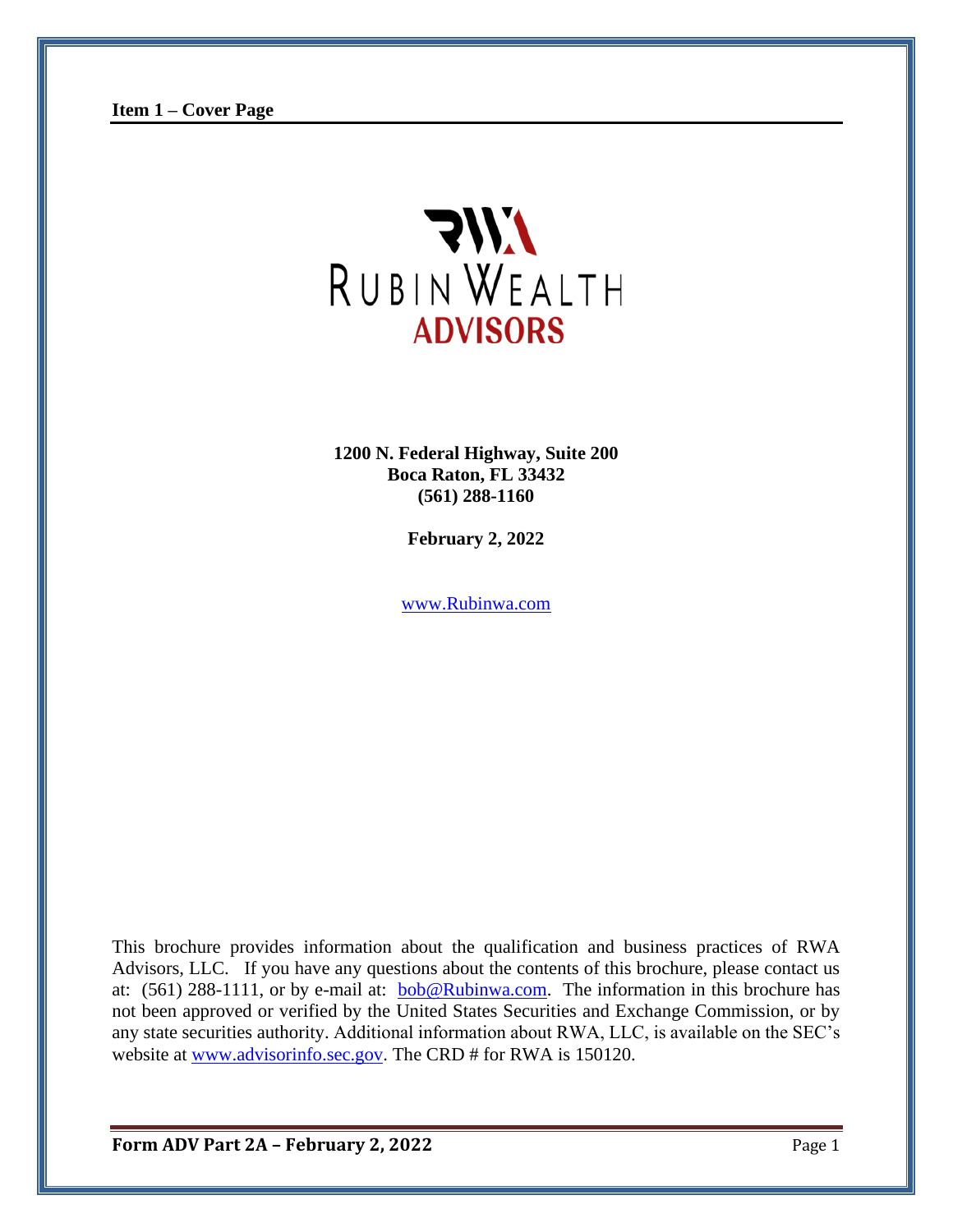## **ITEM 2. Summary of Material Changes**

At this time there are no material changes since our 2021 annual amendment.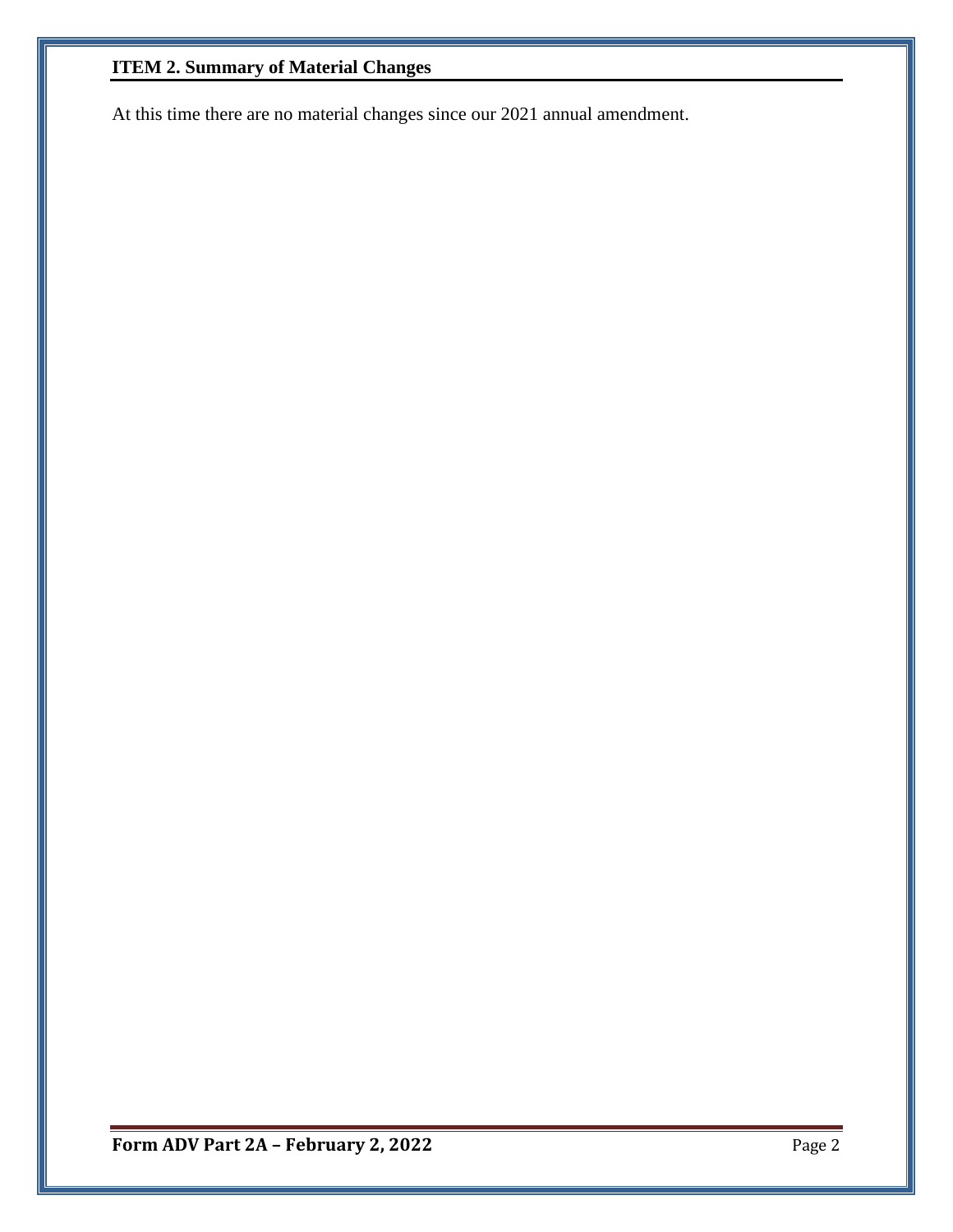## **Item 3 – Table of Contents**

| Item 11 – Code of Ethics, Participation or Interest in Client Transactions and Personal Trading7 |
|--------------------------------------------------------------------------------------------------|
|                                                                                                  |
|                                                                                                  |
|                                                                                                  |
|                                                                                                  |
|                                                                                                  |
|                                                                                                  |
|                                                                                                  |
|                                                                                                  |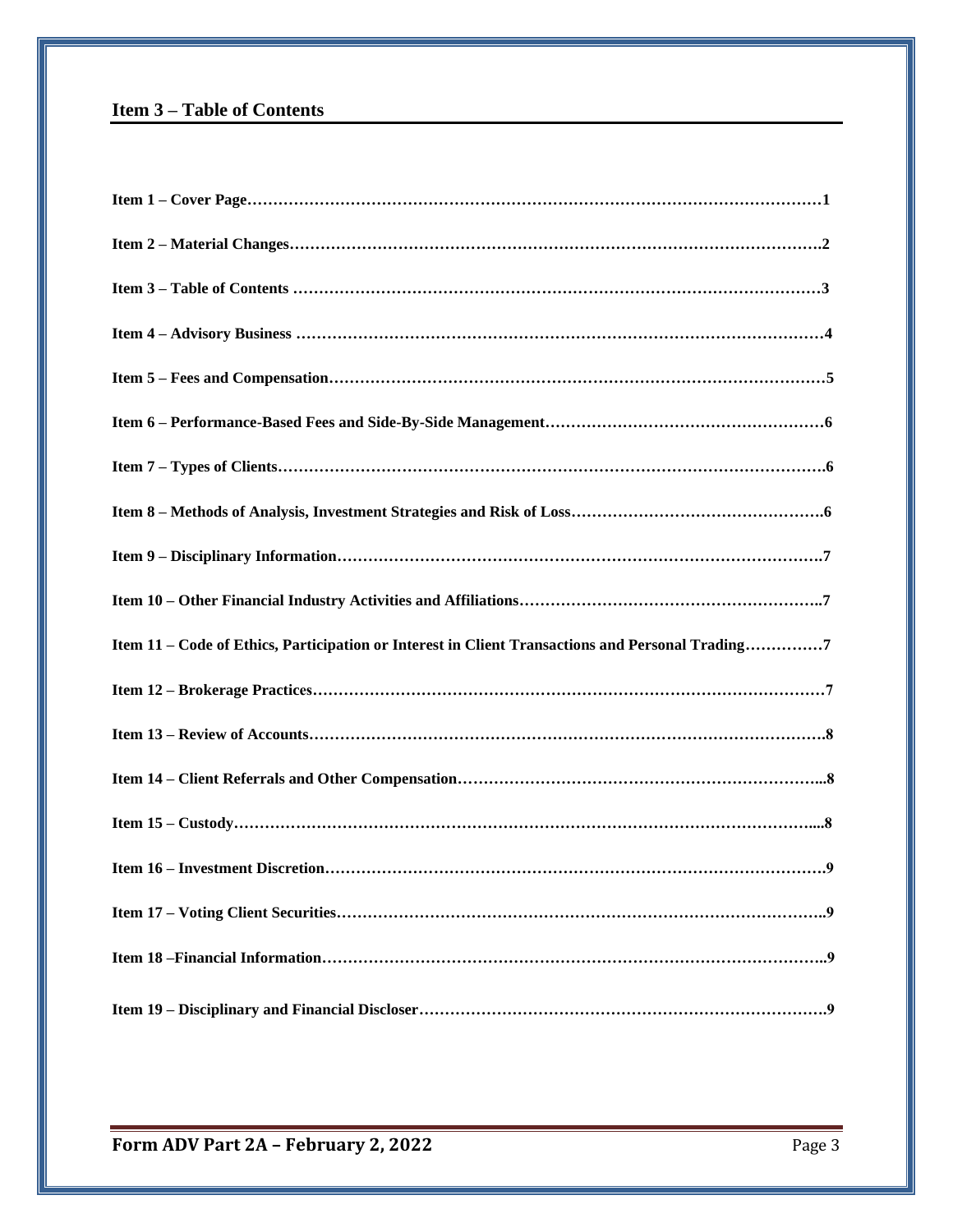#### **ITEM 4. Advisory Business**

RWA Advisors, LLC, ("RWA" or "Firm"), CRD Number 150120, registered with the State of Florida in August of 2009. RWA is the successor company of Rubin Wealth Advisors, Inc. and RSR & company, Inc., which was founded in September of 1985. Robert Rubin (CRD Number 1415089) is the sole member and principal of the Firm. Mr. Rubin also owns 100% of the equity of RWA. There are no indirect owners of the Firm. RWA acts in a Fiduciary capacity under Section 206 of the Advisers Act in its dealings with clients. RWA Client assets are managed on an individualized basis. As of December 31, 2021 the firm managed \$59,223,791 in assets on a discretionary basis and \$70,675,677 on a non-discretionary basis.

#### **Investment Advisory Services**

RWA works with the client to determine the client's investment objectives, tax situation, and ability and willingness to assume risk. RWA will evaluate the Client's existing investments, if requested to do so. RWA will allocate the Client's account among various asset classes taking into consideration the overall investment allocation agreed to by the Client. RWA Advisors may also use Third Party Money Managers in addition to its own investment managers. Most accounts are held in custody by Schwab Advisor Services. As an investment advisor, RWA is bound by a fiduciary standard which places Client interests ahead of our own interests. In contrast, broker-dealers follow a suitability standard which means only that transactions must be suitable for Client needs. Fiduciaries look after your best interests for your financial well-being, whereas, broker-dealers sell you products which are suitable for your situation.

#### **Investment Policy Statement**

An investment policy statement is provided to and signed by most of our clients and RWA outlining how we are going to invest your money and ensure our long term adherence to your investment program. The statement lists amount of risk to be taken, cash required, as well as all the other items that were agreed to between the client and RWA.

#### **Termination of Investment Advisory Services**

Client may terminate RWA advisory services without penalty within (5) business days of signing the investment advisory agreement. In all other situations, the investment advisory agreement is effective for one year and shall be automatically renewed for successive one year terms unless terminated by either the Client or RWA within thirty (30) days written notice. Upon proper notice, any unearned fees Client has paid to RWA will be refunded pro-rata based upon the number of days remaining in the current quarter. If Client transfers all assets to another custodian or removes RWA as the designated investment advisor with the current custodian, the advisory agreement in force will be deemed terminated without proper notice and no refund of fees will be required. RWA in its sole discretion may choose to refund fees if proper notice was given.

### **Financial Planning and Consulting Process**

The financial planning process assists the client in determining their goals with regards to retirement, education, emergency fund, life insurance, disability coverage, long-term health care, etc. It provides the framework for future planning decisions based on the client's goals. In addition, budgeting and cash flow management techniques are developed when working with clients.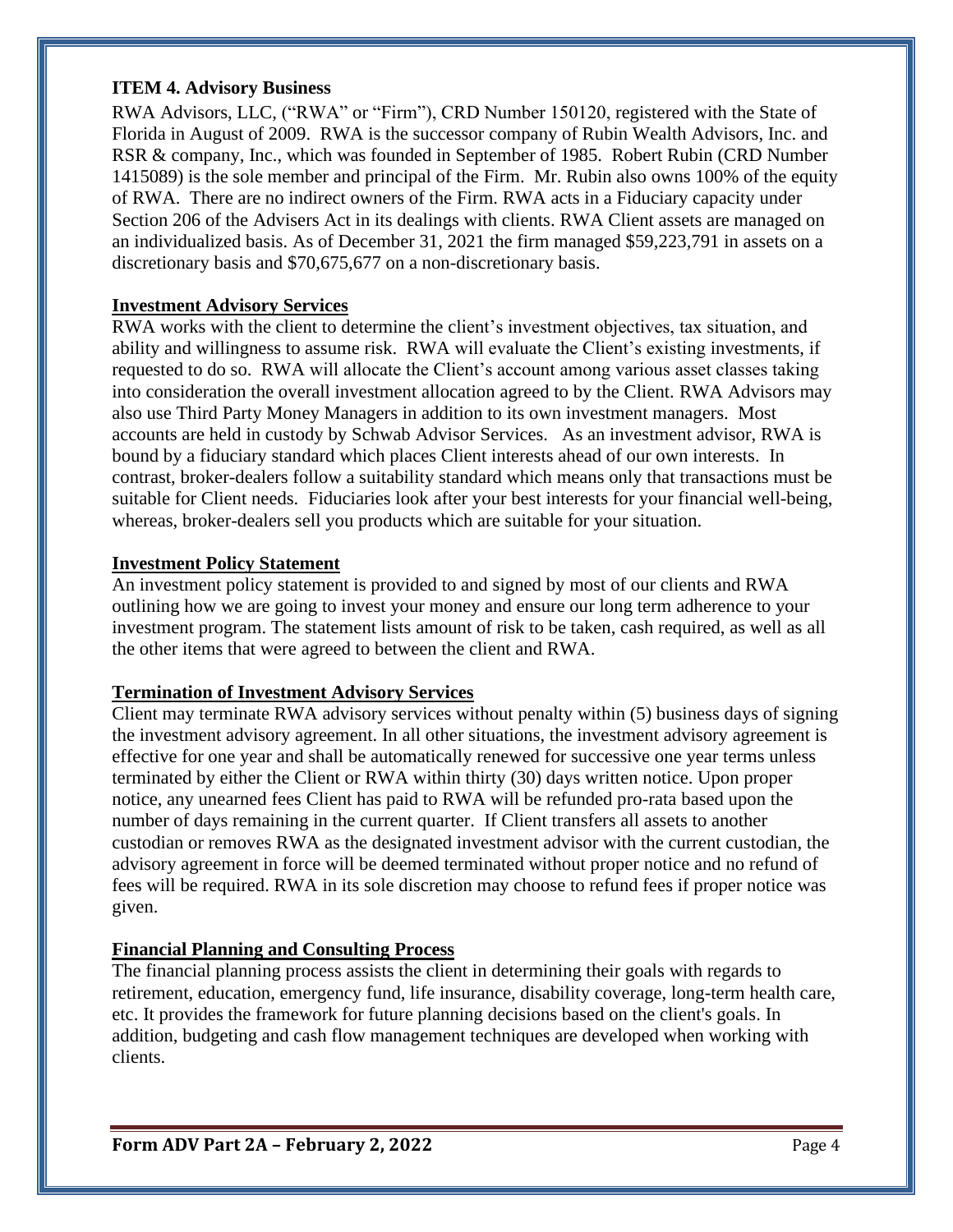RWA also offers consulting services which are slightly different than financial planning. Consulting is a professional service and involves any discussion between client and RWA about the client's financial position. Consulting can include anything like assisting in deciding whether to purchase or lease an automobile, assisting in maximizing college financial aid, reviewing a "deal" that you need to decide whether to invest in or how to identify the right bank to finance your business.

## **Retirement Plan Advisory Services**

RWA provides advisory services on behalf of Retirement Plans and Plan Sponsors. The advisory services are designed to assist Plan Sponsors. Each engagement is customized to meet the needs of the Plan and Plan Sponsor. Services may include: Vendor analysis, employee education and enrollment support, investment and demographics review, assistance with employee communication, investment committee guidance, compliance reviews, and administration coordination services.

## **ITEM 5. Fees and Compensation**

## **Investment Advisory Services**

Services provided under some or all of RWA's services may be available from other providers for a lower fee. In addition, client may buy securities (e.g., mutual funds, exchange-traded funds, etc.) outside of these programs without incurring the program fees. Under all these options clients have the opportunity to place reasonable restrictions or constraints on the way their account is managed and to obtain portfolio design services. RWA fees are negotiable and exclusive of transaction related fees including but not limited to brokerage commissions, transaction fees, account fees, custodial fees, wire fees, investment company/mutual fund management fees and 12b-1 fees. RWA fees are payable in arrears on a quarterly or monthly basis on the first day of the quarter or month. The fees applicable to each client will be spelled out in the agreement. At the initiation of the advisory relationship, the client may terminate the agreement within five business days of its signing without incurring any fees. Thereafter, either party may terminate the agreement upon 30 days written notice, in which case fees will be prorated accordingly. However, termination will not affect either the client's or RWA's responsibilities under this agreement for previously initiated transactions or for RWA balances due in the account upon termination.

- The maximum annual fees for the services described above are 2.75%. Accounts with assets under management over \$5,000,000 will have a custom fee schedule.
- Charles Schwab Investment Advisory, Inc. ("Schwab") serves as the primary qualified custodians for advisory assets.
- Total Annual Advisory Fee for Defined Contribution Retirement Plans (exclusive of recordkeeping, third party administration, program fees and underlying investment expenses) shall not exceed 1.50% per annum.

In exchange for services provided by RWA, our independent money managers and the account custodian; each client agrees to pay annually, a set percentage of the total assets held in the client's account. Advisory fees are collected from client's account quarterly or monthly, in arrears, and are based upon the aggregate market value of the assets in the client's Account at the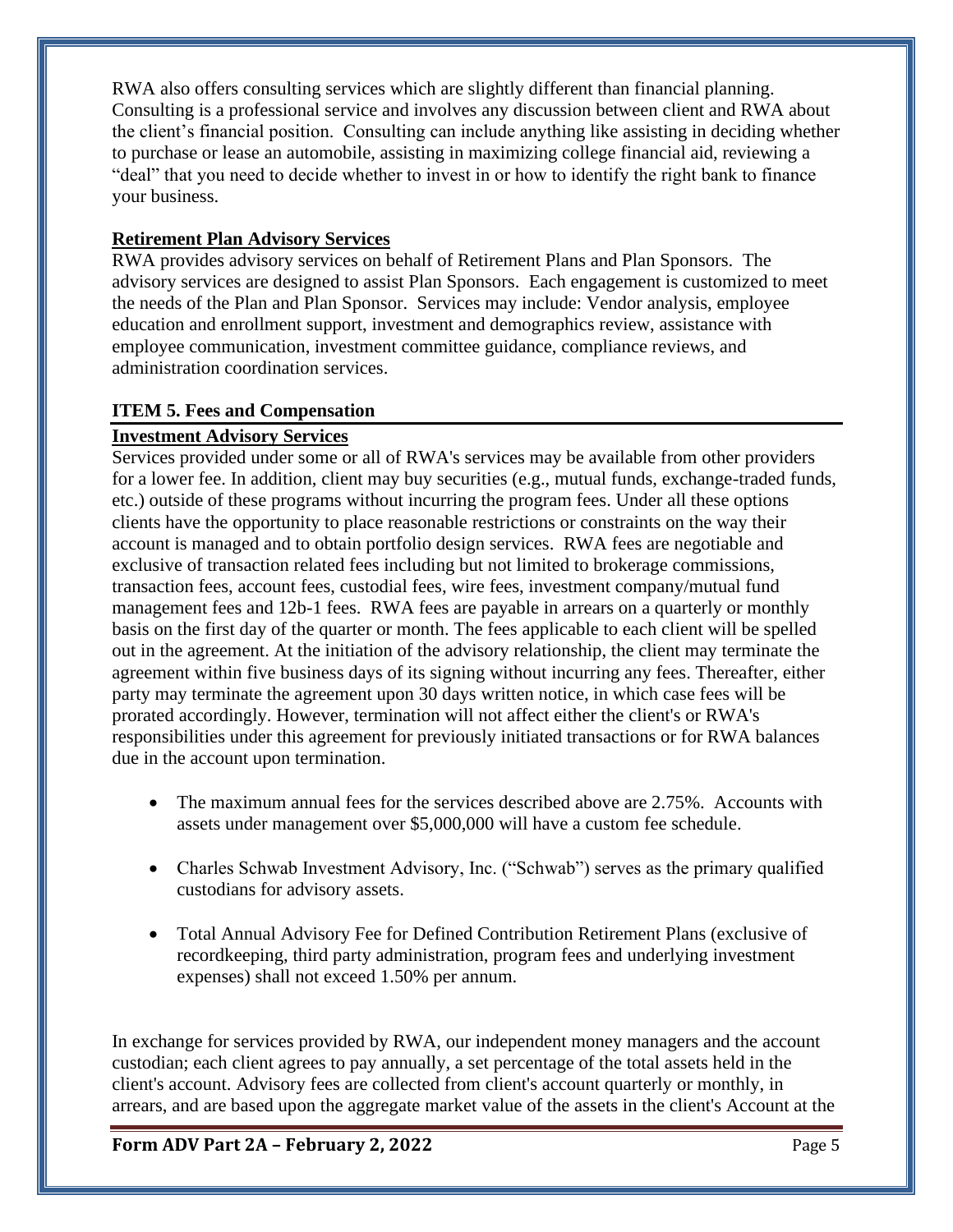close of business on the last business day of the preceding calendar quarter or month. The fees payable by a Client including custodial, **Third-Party Manager (TPM)**, administrative and advisory fees will not exceed an established percentage of 2.75%. **TPM fees, including fees paid to RWA, will be distributed in accordance with the TPM's Form ADV***.* 

### **Financial Planning and Consulting Services**

In general, fixed fees range from \$750 to \$15,000, and hourly rates range from \$110 to \$575 per hour depending on the complexity of the services to be provided. Fees are negotiable and documented within the Advisory Agreement executed by each client. Compensation is payable in advance. The client may terminate by non-payment of fees and satisfactory evidence that RWA Advisors has defaulted in the performance of any of the terms or conditions of the written contract, or compliance with the contract completion date. Payments of fees are requested upon engagement, but no more than six months in advance. Planning fees are refundable on a prorated basis, after accounting for RWA's expenses upon indication by the client of complete dissatisfaction at the time the initial plan is delivered. Implementation recommendations will not be discussed until such time as the client has expressed complete satisfaction with the plan provided and RWA Advisors has been invited to share specific implementation strategies.

#### **ITEM 6. Performance-Based Fees and Side-By-Side Management**

RWA does not accept performance-based fees or participate in side-by-side management. Sideby-side management refers to the practice of managing accounts that are charged performancebased fees while at the same time managing accounts that are not charged performance-based fees. Performance-based fees are fees that are based on a share of capital gains or capital appreciation of a client's account. Our fees are calculated as described in the ITEM 5: Fees and Compensation section above, and are not charged on the basis of a share of capital gains upon, or capital appreciation of, the funds in your advisory account.

### **ITEM 7. Types of Clients**

RWA offers investment advisory services to individuals, 401(k) plans, pension and profit sharing plans, defined contribution retirement plans, trusts, estates, charitable organizations, corporations, and other business entities. If you decided to open an RWA account, we will require a minimum investment amount of \$500,000. Those accounts that are opened on a feebased basis, we require a minimum of \$500,000 to open and maintain the advisory account. At our discretion, we may waive this minimum account size. For example, we may waive the minimum if you appear to have significant potential for increasing your assets under our management. We may also combine account values for you and your minor children, joint accounts with your spouse, and other types of related accounts to meet the stated minimum. This is typically called "Householding."

### **ITEM 8. Methods of Analysis, Investment Strategies and Risk of Loss**

RWA may assist the client in the selection of other investment advisers, money managers or asset allocation programs through Schwab Advisor Services. RWA will assist clients in determining investment objectives, selecting money managers, funds or portfolios, setting restrictions or limitations on the management of the account, explaining portfolio strategies and transactions, and answering client questions. RWA will also evaluate the overall investment strategy and performance of any third-party money manager or asset allocation program. Factors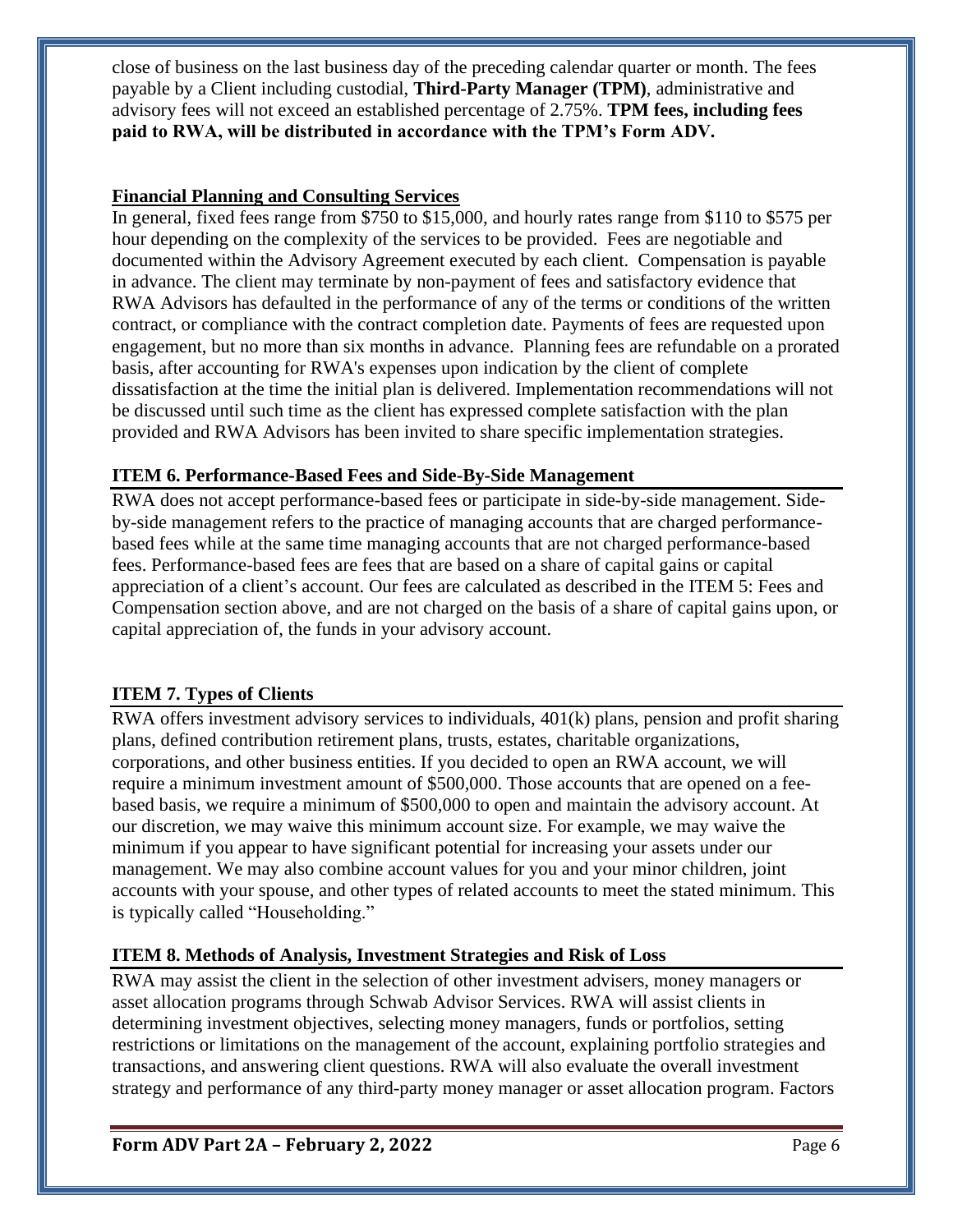to be considered in monitoring performance may include comparing client portfolio performance relative to certain Market indices and other money managers.

**Risk of Loss:** Investing in securities involves risk of loss that you should be prepared to bear. We do not represent or guarantee that our services or methods of analysis can or will predict future results, successfully identify market tops or bottoms, or insulate clients from losses due to market corrections or declines. We cannot offer any guarantees or promises that your financial goals and objectives will be met. Past performance is in no way an indication of future performance. You can lose all or part of your money.

#### **ITEM 9. Disciplinary Information**

RWA Advisors, LLC and its management have no legal or disciplinary events to report.

#### **ITEM 10. Other Financial Industry Activities and Affiliations**

#### **Insurance Licensing**

Persons providing investment advice on behalf of our firm may be licensed as independent insurance agents with Rubin Wealth Advisors, LLC, that is a licensed insurance agency with the State of Florida. Associated persons of RWA will earn commission-based compensation for selling insurance products, including insurance products they sell to you. Insurance commissions earned by these persons are separate and in addition to our advisory fees. This practice presents a potential conflict of interest because persons providing investment advice on behalf of our firm who are insurance agents have an incentive to recommend insurance products to you for the purpose of generating commissions rather than solely based on your needs. However, you are under no obligation, contractually or otherwise, to purchase insurance products through any person affiliated with our firm. Currently, Robert Rubin spends the approximately 90% of his professional time providing investment advisory services for fee-based compensation and financial planning and consulting through our firm even though he is able to affect insurance transactions for commission compensation as well.

#### **ITEM 11. Code of Ethics, Participation or Interest in Client Transactions and Personal Trading**

RWA or individuals associated with the Firm may buy or sell for their personal account(s), investment products identical to those recommended to Clients. It is the expressed policy of RWA that employees shall not have priority in any purchase or sale over Client accounts. RWA has adopted a Code of Ethics, the full text of which is available to Clients or prospective Clients upon request. RWA has several goals in adopting this Code. First, the Firm desires to comply with all applicable laws and regulations governing its practice, and the management of RWA has set forth guidelines for professional standards, under which all associated persons of the Firm are expected to follow. The Firm has set high standards, the intention of which is to protect Client interests at all times and to demonstrate its commitment to its fiduciary duties of honesty, good faith, and fair dealing with Clients. All associated persons are expected to adhere strictly to these guidelines. In addition, RWA maintains and enforces written policies reasonably designed to prevent the misuse of material non-public information by RWA or any person associated with the Firm.

#### **ITEM 12. Brokerage Practices**

We utilize Schwab Advisor Services for clearing and custodian purposes for some our client accounts. for some of our client accounts. Schwab is a firm which is are hired by RIA's like RWA Advisors LLC., to hold their customers' brokerage account assets. Clearing firms execute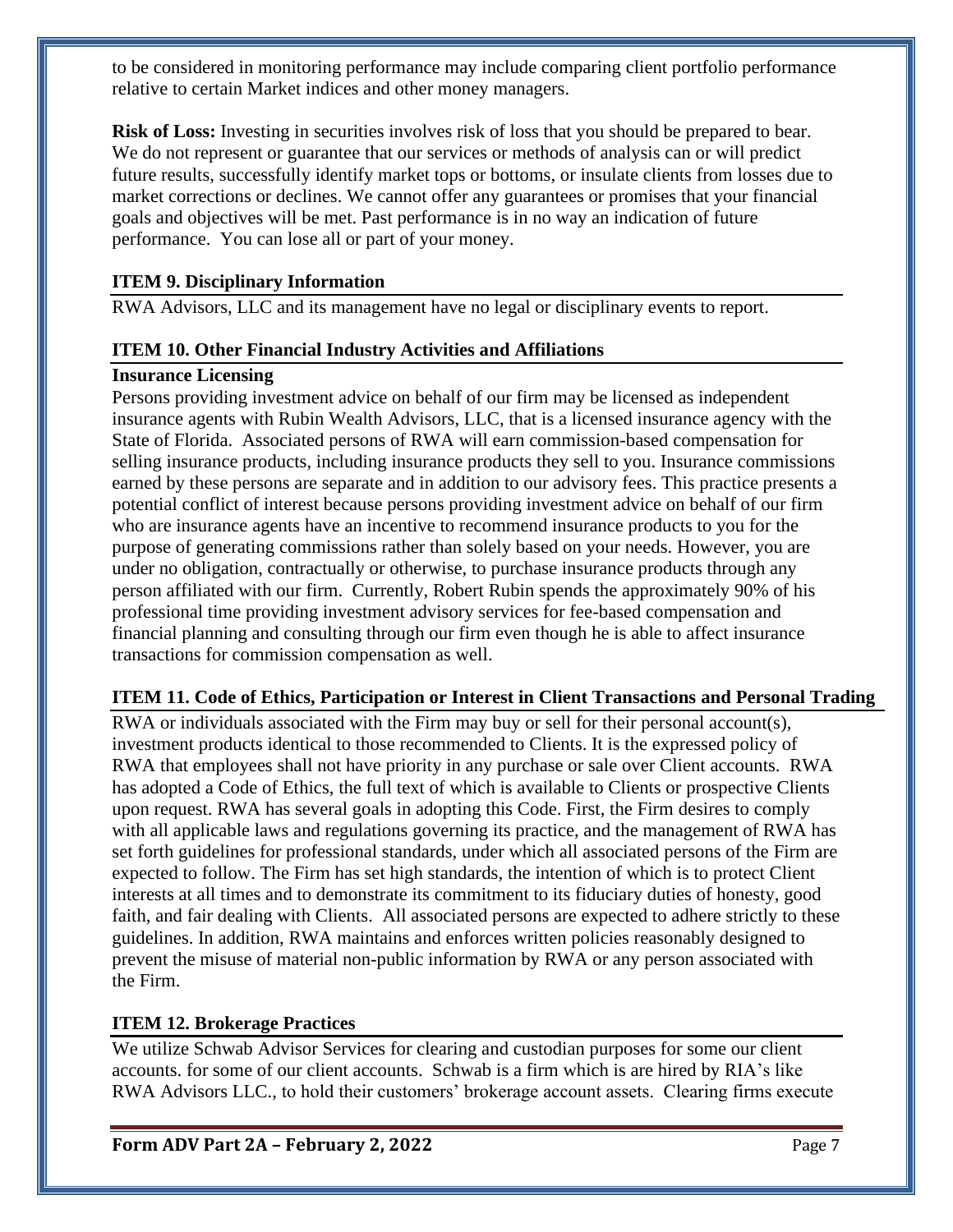trades, provide customer confirmations and statements, act as custodians for customers assets, and handle many tax – related reporting tasks.

#### **Schwab Advisor Services**

Schwab Advisor Services also makes available to us other products and services that benefit us but may not benefit your accounts. These include software and other technology that provide access to your account data (such as trade confirmations and account statements), facilitate trade execution, provide research, pricing information and other market data, provide electronic signature capabilities, facilitate payment of our fees from your accounts, and assist with backoffice support, recordkeeping and client reporting. The availability to our firm of the foregoing products and services is not contingent upon us committing to Schwab Institutional any specific amount of business (assets in custody or trading). The benefits received by RWA through participation in the program do not depend on the amount of brokerage transactions directed to Schwab Institutional and are not typically construed as benefits acquired with soft dollars. As part of our fiduciary duties, we endeavor at all times to put your interests first.

**Block Trades:** Transactions for each client generally will be effected independently, unless we decide to purchase or sell the same securities for several clients at approximately the same time. We may, but are not obligated to, combine multiple orders for shares of the same securities purchased for advisory accounts we manage (this practice is commonly referred to as "block trading"). We will then distribute a portion of the shares to participating accounts in a fair and equitable manner. The distribution of the shares purchased is typically proportionate to the size of the account, but it is not based on account performance or the amount or structure of management fees. Subject to our discretion regarding factual and market conditions, when we combine orders, each participating account pays an average price per share for all transactions and pays a proportionate share of all transaction costs on any given day. Accounts owned by our firm or persons associated with our firm may participate in block trading with your accounts; however, they will not be given preferential treatment.

#### **ITEM 13. Review of Accounts**

Advisory client accounts are reviewed, at least quarterly, as agreed to with the client and any significant change in market conditions may prompt a review of all accounts. Reviews of investment accounts typically look at portfolio consistency with regards to client's risk tolerance, tax situation, investment time horizon, performance objectives, and asset allocation instructions. Each sponsor to whom RWA recommends its clients for advisory services provides regular quarterly account reports to advisory clients. Reviews also consist of covering account holdings, transactions, charges, and performance as provided on Sponsor statements and other account reports. Advisory clients who also receive financial planning advice are also reviewed at least annually for adherence to goals. Reviews cover progress toward financial independence, anticipated distributions toward family legacy goals, anticipated distributions for social capital or charitable goals, as well as other goals communicated by the client. In addition, accounts will be reviewed upon notice of changes in a client's circumstances. Accounts will be reviewed by the President, Robert Rubin, CLU, ChFC.

#### **ITEM 14. Client Referrals and Other Compensation**

RWA has arrangements to pay for or provide other forms of compensation for client referrals.

#### **ITEM 15. Custody**